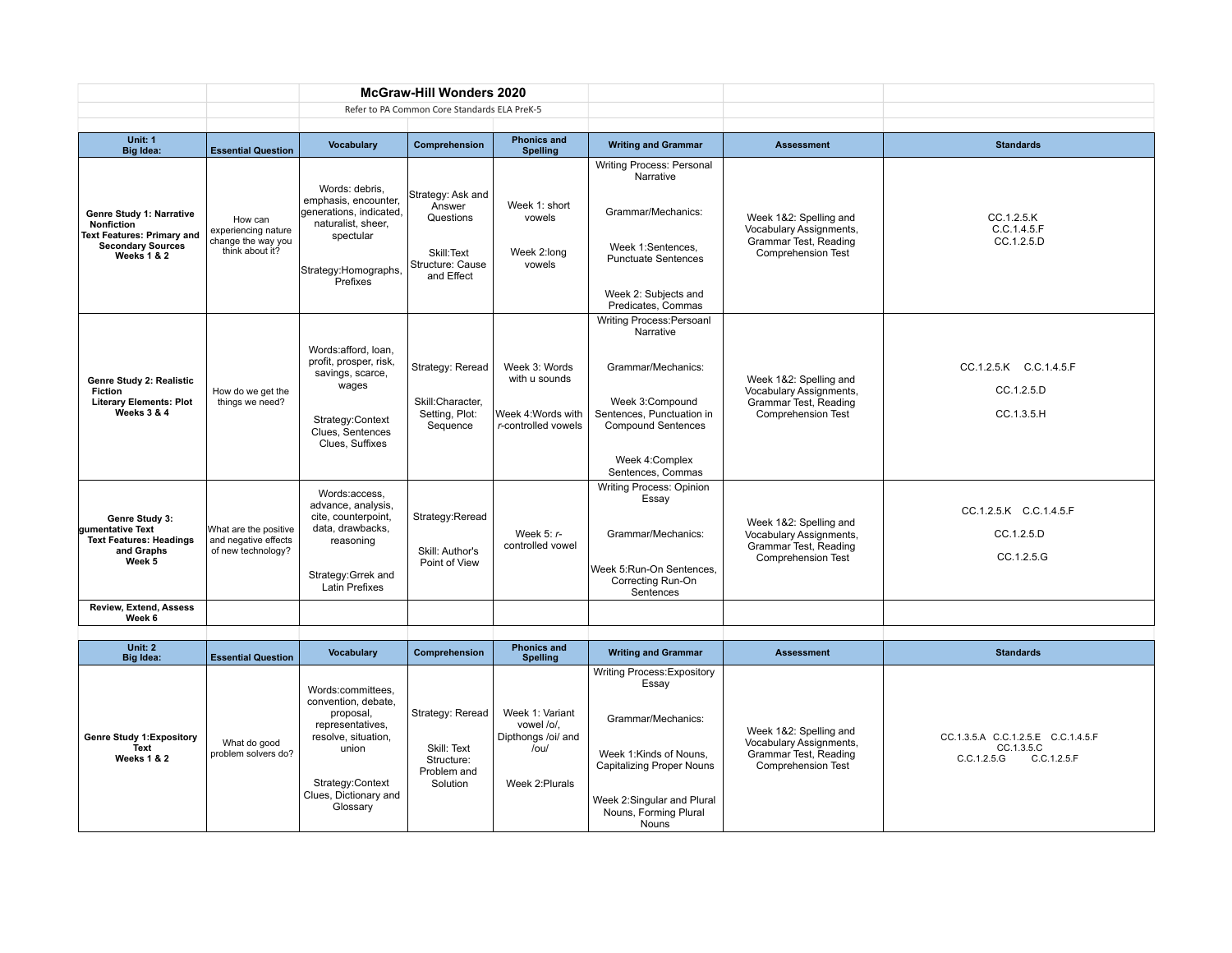| Genre Study 2: Folktale<br>Weeks 3 & 4                    | When has a plan<br>helped you<br>accomplish a task?        | Words:assuring,<br>detected, emerging,<br>gratitude, guidance,<br>outcome, previous,<br>pursuit<br>Strategy:<br>Personification. Roots              | Strategy: Make<br>Predictions<br>Skill:Theme                                | Week 3: Inflectional<br>Endings<br>Week 4:<br>Contractions | <b>Writing Process: Expository</b><br>Essay<br>Grammar/Mechanics:<br>Week 3: More Plural Nouns,<br>Plural Nouns and<br>Appositives<br>Week 4: Possessive Nouns,<br>Adding an -s or 's | Week 1&2: Spelling and<br>Vocabulary Assignments,<br>Grammar Test, Reading<br><b>Comprehension Test</b> | C.C.1.3.5.C C.C.1.3.5.A C.C.1.4.5.F                             |
|-----------------------------------------------------------|------------------------------------------------------------|-----------------------------------------------------------------------------------------------------------------------------------------------------|-----------------------------------------------------------------------------|------------------------------------------------------------|---------------------------------------------------------------------------------------------------------------------------------------------------------------------------------------|---------------------------------------------------------------------------------------------------------|-----------------------------------------------------------------|
| Genre Study 3: Poetry<br>Week 5                           | What motivates you<br>to accomplish a<br>goal?             | Words:ambitious,<br>memorized,<br>satisfaction,<br>shuddered Poetry<br>terms: free verse.<br>narrative, repetition,<br>rhyme<br>Strategy:Homographs | Strategy: (Literary<br>Elements)<br>Repetition and<br>Rhyme<br>Skill: Theme | Week 5: Closed<br>Syllables                                | <b>Writing Process: Narrative</b><br>Poem<br>Grammar/Mechanics:<br>Week 5: Prepositional<br>Phrases, Punctuating Titles<br>and Letters                                                | Week 1&2: Spelling and<br>Vocabulary Assignments,<br>Grammar Test, Reading<br>Comprehension Test        | C.C.1.2.5.K C.C.1.3.5.A C.C.1.4.5.F                             |
| Review, Extend, Assess<br>Week 6                          |                                                            |                                                                                                                                                     |                                                                             |                                                            |                                                                                                                                                                                       |                                                                                                         |                                                                 |
|                                                           |                                                            |                                                                                                                                                     |                                                                             |                                                            |                                                                                                                                                                                       |                                                                                                         |                                                                 |
| <b>Unit: 3</b><br><b>Big Idea:</b>                        | <b>Essential Question</b>                                  | Vocabulary                                                                                                                                          | Comprehension                                                               | <b>Phonics and</b><br><b>Spelling</b>                      | <b>Writing and Grammar</b>                                                                                                                                                            | <b>Assessment</b>                                                                                       | <b>Standards</b>                                                |
|                                                           |                                                            | Words:apprecitaion,<br>blurted.<br>complimenting,<br>congratulate,                                                                                  |                                                                             | Week 1:Open                                                | <b>Writing Process: Realistic</b><br>Fiction                                                                                                                                          |                                                                                                         |                                                                 |
| Genre Study 1: Realistic<br><b>Fiction</b><br>Weeks 1 & 2 | What can learning<br>about different<br>cultures teach us? | contradicted, critical,<br>cultura,<br>misunderstanding<br>Strategy:Context<br>Clues, Cause and<br>Effect, Adages                                   | Strategy:<br>Summarize<br>Skill: Theme                                      | Syllables<br>Week 2: Open<br>Syllables (V/V)               | Grammar/Mechanics:<br>Week 1: Action Verbs,<br>Subject/Verb Agreement<br>Week 2: Verb Tenses, Avoid<br><b>Shifting Tenses</b>                                                         | Week 1&2: Spelling and<br>Vocabulary Assignments,<br>Grammar Test, Reading<br><b>Comprehension Test</b> | C.C.1.4.5.O C.C.1.2.5.F C.C.1.2.5.E C.C.1.3.5.A C.C.<br>1.4.5.L |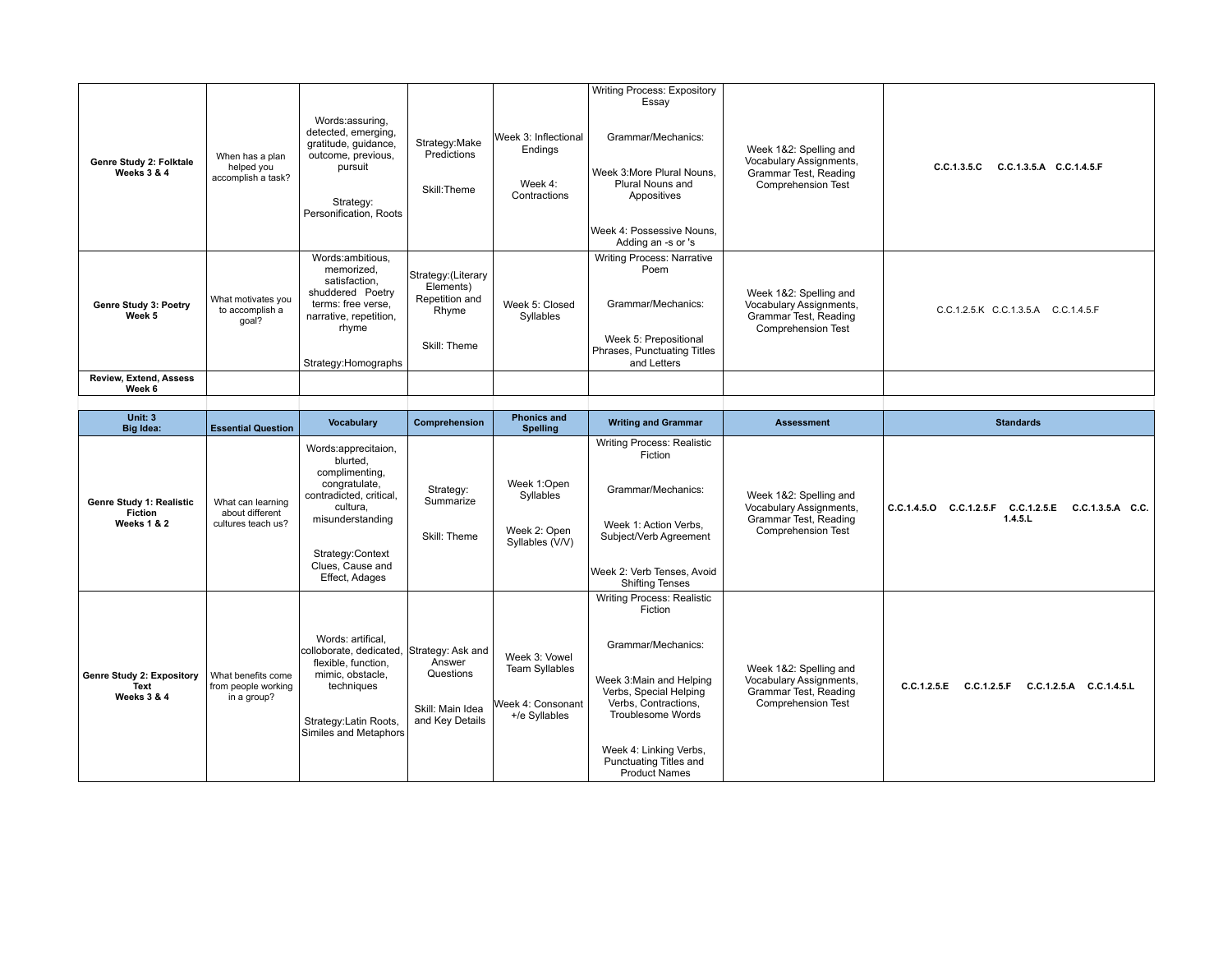| Genre Study 3:<br><b>Argumentative Text</b><br>Week 5 | How do we explain<br>what happened in<br>the past?                 | Words:archeologist,<br>era, fragments,<br>historian, intact,<br>preserved.<br>reconstruct, remnants<br>Strategy: Context<br>Clues, Sentence Clues                       | Strategy:<br>Summarize<br>Skill: Author's<br>Point of View | Week $5: r-$<br>controlled vowels<br>syllables                  | Writing Process: Persuasive<br>Article<br>Grammar/Mechanics:<br>Week 5: Irregular Verbs,<br>Correct Verb Usage                                                                                 | Week 1&2: Spelling and<br>Vocabulary Assignments,<br>Grammar Test, Reading<br><b>Comprehension Test</b> | C.C.1.2.5.D C.C.1.2.5.F C.C.1.3.5.D C.C.1.4.5.L    |
|-------------------------------------------------------|--------------------------------------------------------------------|-------------------------------------------------------------------------------------------------------------------------------------------------------------------------|------------------------------------------------------------|-----------------------------------------------------------------|------------------------------------------------------------------------------------------------------------------------------------------------------------------------------------------------|---------------------------------------------------------------------------------------------------------|----------------------------------------------------|
| <b>Review, Extend, Assess</b><br>Week 6               |                                                                    |                                                                                                                                                                         |                                                            |                                                                 |                                                                                                                                                                                                |                                                                                                         |                                                    |
|                                                       |                                                                    |                                                                                                                                                                         |                                                            |                                                                 |                                                                                                                                                                                                |                                                                                                         |                                                    |
| Unit: 4<br><b>Big Idea:</b>                           | <b>Essential Question</b>                                          | <b>Vocabulary</b>                                                                                                                                                       | Comprehension                                              | <b>Phonics and</b><br><b>Spelling</b>                           | <b>Writing and Grammar</b>                                                                                                                                                                     | <b>Assessment</b>                                                                                       | <b>Standards</b>                                   |
| Genre Study 1:Biography<br>Weeks 1 & 2                | What can people do<br>to bring about a<br>positive change?         | Words: anticipation,<br>defy, entitled, neutral,<br>outspoken, reserved,<br>sought, unequal<br>Strategy: Prefixes and<br>Suffixes, Hyperbole                            | Strategy:<br>Summarize<br>Skill: Author's<br>Point of View | Week 1:Words with<br>final /al/ and /en/<br>Week 2: Prefixes    | Writing Process: Biography<br>Grammar/Mechanics:<br>Week 1: Pronouns and<br>Antecedents, Pronoun-<br>Antecedent Agreement<br>Week 2:Kinds of Pronouns.<br>Quotation Marks in Dialoque          | Week 1&2: Spelling and<br>Vocabulary Assignments,<br>Grammar Test, Reading<br><b>Comprehension Test</b> | C.C.1.2.5.K<br>C.C.1.2.5.F C.C.1.2.5.A C.C.1.4.5.R |
| Genre Study 2: Drama<br>Weeks 3 & 4                   | What can you<br>discover when you<br>give things a second<br>look? | Words:astounded,<br>concealed, inquisitve,<br>interpret, perplexed,<br>precise, reconsider,<br>suspicious<br>Strategy: Adages and<br>Proverbs, Synonyms<br>and Antonyms | Strategy:<br>Visualize<br>Skill: Point of<br>View          | Week 3:<br>Homographs<br>Week 4:Words with<br>/cher/ and /zher/ | Writing Process: Biogrpahy<br>Grammar/Mechanics:<br>Week 3: Pronoun-Verb<br>Agreement, Abbreviations<br>Week 4: Possessive<br>Pronouns, Apostrophes,<br>Possessives, and Reflexive<br>Pronouns | Week 1&2: Spelling and<br>Vocabulary Assignments,<br>Grammar Test, Reading<br>Comprehension Test        | C.C.1.3.5.A C.C.1.2.5.F<br>C.C.1.2.5.D C.C.1.4.5.R |
| Genre Study 3: Poetry<br>Week 5                       | How do you express<br>something that is<br>important to you?       | Words:barren,<br>expression,<br>meaningful, plumes<br>Poetry Terms:<br>alliteration, lyric,<br>metere, stanza<br>Strategy: simile and<br>metaphor                       | Strategy: Stanza<br>and Meter<br>Skill: Theme              | Week 5: Suffixes -<br>ance and -ence                            | Writing Process: Free Verse<br>Poem<br>Grammar/Mechanics:<br>Week 5: Pronouns and<br>Homophones, Punctuating<br>Poetry                                                                         | Week 1&2: Spelling and<br>Vocabulary Assignments,<br>Grammar Test, Reading<br><b>Comprehension Test</b> | C.C.1.2.5.F C.C.1.3.5.A C.C.1.4.5.R                |
| Review, Extend, Assess<br>Week 6                      |                                                                    |                                                                                                                                                                         |                                                            |                                                                 |                                                                                                                                                                                                |                                                                                                         |                                                    |
|                                                       |                                                                    |                                                                                                                                                                         |                                                            |                                                                 |                                                                                                                                                                                                |                                                                                                         |                                                    |
| <b>Unit: 5</b><br><b>Big Idea:</b>                    | <b>Essential Question</b>                                          | <b>Vocabulary</b>                                                                                                                                                       | Comprehension                                              | <b>Phonics and</b><br><b>Spelling</b>                           | <b>Writing and Grammar</b>                                                                                                                                                                     | <b>Assessment</b>                                                                                       | <b>Standards</b>                                   |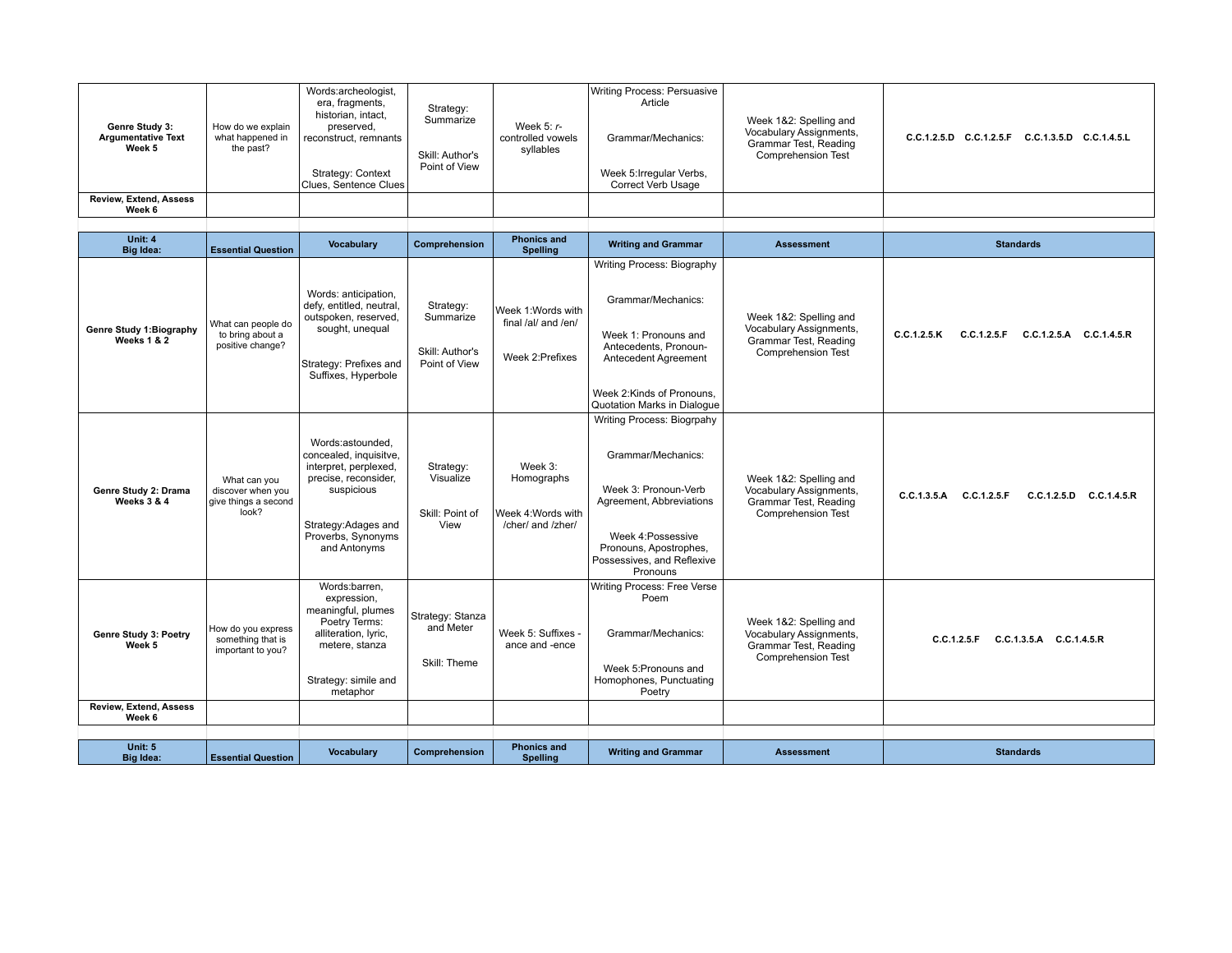| Genre Study 1: Expository<br>Text<br>Weeks 1 & 2           | How can scientiic<br>knowledge change<br>over time?                         | Words:approximately.<br>astronomical.<br>calcualtion, criteria,<br>diameter, evaluate,<br>orbit, spheres<br>Strategy: Greek Roots,<br>Thesaurus | Strategy: Ask and<br>Answer<br>Questions<br>Skill: Text<br>Structure: Cause<br>and Effect                                  | Week 1: Suffixes<br>Week 2:<br>Homophones                | Writing Process: Research<br>Report<br>Grammar/Mechanics:<br>Week 1: Clauses.<br>Appositives<br>Week 2: Complex<br>Sentences, Commas with<br>Clauses                               | Week 1&2: Spelling and<br>Vocabulary Assignments,<br>Grammar Test, Reading<br><b>Comprehension Test</b> | C.C.1.2.5.E C.C.1.4.5.L<br>C.C.1.2.5.F             |
|------------------------------------------------------------|-----------------------------------------------------------------------------|-------------------------------------------------------------------------------------------------------------------------------------------------|----------------------------------------------------------------------------------------------------------------------------|----------------------------------------------------------|------------------------------------------------------------------------------------------------------------------------------------------------------------------------------------|---------------------------------------------------------------------------------------------------------|----------------------------------------------------|
| Genre Study 2: Historical<br><b>Fiction</b><br>Weeks 3 & 4 | How do shared<br>experiences help<br>people adapt to<br>change?             | Words:assume.<br>quarantee, nominate,<br>pbviously, rely,<br>supportive, sympathy,<br>weakling<br>Strategy: Idioms, Puns                        | Strategy: Make,<br>Confirm, and<br>Revise<br>Predictions<br>Skill: Character,<br>Setting, Plot:<br>Compare and<br>Contrast | Week 3: Prefixes<br>Week 4: Suffixes -<br>less and -ness | Writing Process: Research<br>Report<br>Grammar/Mechanics:<br>Week 3: Adjectives,<br>Capitaliztion and<br>Punctuation<br>Week 4: Adjectives That<br>Compare, Using More and<br>Most | Week 1&2: Spelling and<br>Vocabulary Assignments,<br>Grammar Test, Reading<br><b>Comprehension Test</b> | C.C.1.2.5.E C.C.1.4.5.L<br>C.C.1.2.5.F             |
| Genre Study 3:<br><b>Argumentative Text</b><br>Week 5      | How do natural<br>events and human<br>activities affect the<br>environment? | Words: agricultural,<br>declined, disorder,<br>identify, probalbe,<br>thrive, unexpected,<br>widespread<br>Strategy:Root words                  | Strategy: Ask and<br>Answer<br>Questions<br>Skill:Author's<br>Point of View                                                | Week 5: Suffix -ion                                      | Writing Process: Opinion<br>Essay<br>Grammar/Mechanics:<br>Week 5:Comparing Good<br>and Bad, Irregular<br><b>Comparative Forms</b>                                                 | Week 1&2: Spelling and<br>Vocabulary Assignments,<br>Grammar Test, Reading<br><b>Comprehension Test</b> | C.C.1.2.5.F<br>C.C.1.2.5.D C.C.1.3.5.D C.C.1.4.5.L |
| Review, Extend, Assess<br>Week 6                           |                                                                             |                                                                                                                                                 |                                                                                                                            |                                                          |                                                                                                                                                                                    |                                                                                                         |                                                    |
|                                                            |                                                                             |                                                                                                                                                 |                                                                                                                            |                                                          |                                                                                                                                                                                    |                                                                                                         |                                                    |

| Unit: 6<br><b>Big Idea:</b>                         | <b>Essential Question</b>                            | Vocabulary                                                                                                                                                                 | Comprehension                          | <b>Phonics and</b><br><b>Spelling</b>                                  | <b>Writing and Grammar</b>                                                                                                                                                                                                                    | <b>Assessment</b>                                                                                       | <b>Standards</b>                       |
|-----------------------------------------------------|------------------------------------------------------|----------------------------------------------------------------------------------------------------------------------------------------------------------------------------|----------------------------------------|------------------------------------------------------------------------|-----------------------------------------------------------------------------------------------------------------------------------------------------------------------------------------------------------------------------------------------|---------------------------------------------------------------------------------------------------------|----------------------------------------|
| Genre Study 1: Historical<br>Fiction<br>Weeks 1 & 2 | How do different<br>groups contribute to<br>a cause? | Words:bulletin,<br>contribution, diveristy,<br>enlisted, intercept,<br>operations, recruits,<br>survival<br>Strategy:<br>Homophones, Literal<br>and Figurative<br>Language | Strategy:<br>Summarize<br>Skill: Theme | Week 1: Words<br>with Greek Roots<br>Week 2: Words with<br>Latin Roots | <b>Writing Process: Historical</b><br>Fiction<br>Grammar/Mechanics:<br>Week 1: Adverbs,<br>Capitalization and<br>Abbreciation in Letters and<br>Formal E-Mails<br>Week 2: Adverbs that<br>Compare, Using good, well,<br>more, most, -er, -est | Week 1&2: Spelling and<br>Vocabulary Assignments,<br>Grammar Test, Reading<br><b>Comprehension Test</b> | C.C.1.2.5.F<br>C.C.1.3.5.A C.C.1.4.5.R |